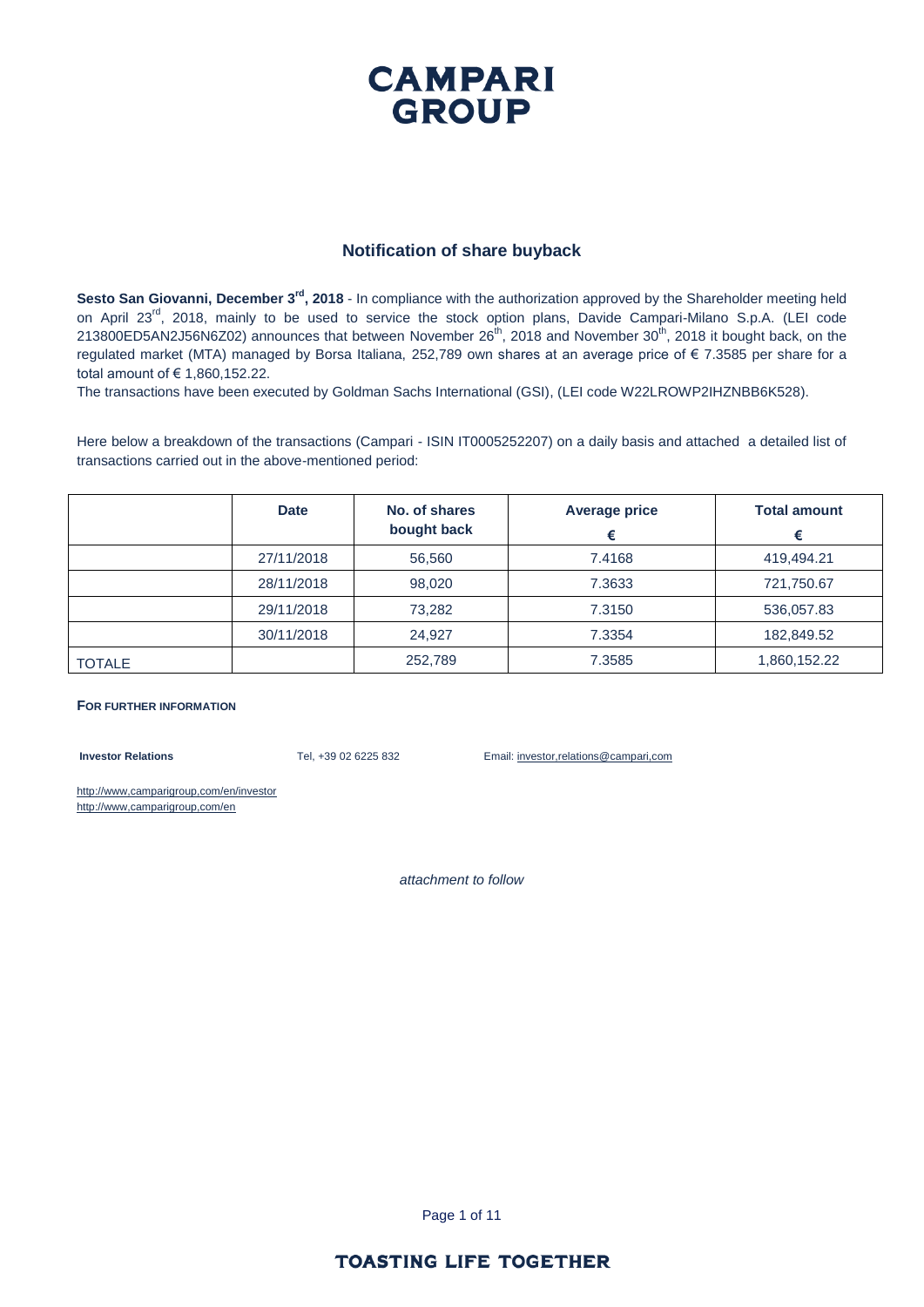| <b>DATA OPERAZIONE</b> | Ora         | A/V | <b>PREZZO</b> | <b>QUANTITA'</b> |
|------------------------|-------------|-----|---------------|------------------|
| 27-nov-18              | 8:29:35 AM  | A   | 7,46          | 412              |
| 27-nov-18              | 8:41:19 AM  | A   | 7,45          | 571              |
| 27-nov-18              | 8:41:51 AM  | A   | 7,445         | 617              |
| 27-nov-18              | 8:46:40 AM  | A   | 7,45          | 371              |
| 27-nov-18              | 8:58:04 AM  | A   | 7,44          | 450              |
| 27-nov-18              | 8:58:05 AM  | A   | 7,44          | 722              |
| 27-nov-18              | 9:02:39 AM  | A   | 7,41          | 704              |
| 27-nov-18              | 9:16:33 AM  | A   | 7,43          | 757              |
| 27-nov-18              | 9:31:10 AM  | A   | 7,42          | 690              |
| 27-nov-18              | 9:41:17 AM  | A   | 7,41          | 1207             |
| 27-nov-18              | 9:42:05 AM  | A   | 7,4           | 423              |
| 27-nov-18              | 9:42:06 AM  | A   | 7,4           | 466              |
| 27-nov-18              | 9:51:03 AM  | A   | 7,39          | 549              |
| 27-nov-18              | 9:51:05 AM  | A   | 7,39          | 642              |
| 27-nov-18              | 10:00:43 AM | A   | 7,405         | 833              |
| 27-nov-18              | 10:04:30 AM | A   | 7,41          | 641              |
| 27-nov-18              | 10:15:50 AM | A   | 7,42          | 614              |
| 27-nov-18              | 10:17:10 AM | A   | 7,42          | 457              |
| 27-nov-18              | 10:25:15 AM | A   | 7,425         | 627              |
| 27-nov-18              | 10:35:51 AM | Α   | 7,41          | 730              |
| 27-nov-18              | 10:35:53 AM | A   | 7,41          | 768              |
| 27-nov-18              | 10:35:54 AM | A   | 7,41          | 1460             |
| 27-nov-18              | 10:39:53 AM | A   | 7,405         | 414              |
| 27-nov-18              | 10:47:52 AM | A   | 7,395         | 660              |
| 27-nov-18              | 11:01:42 AM | A   | 7,39          | 785              |
| 27-nov-18              | 11:01:46 AM | A   | 7,39          | 643              |
| 27-nov-18              | 11:13:45 AM | A   | 7,39          | 726              |
| 27-nov-18              | 11:23:28 AM | A   | 7,39          | 837              |
| 27-nov-18              | 11:23:28 AM | A   | 7,39          | 437              |
| 27-nov-18              | 11:44:02 AM | A   | 7,41          | 747              |
| 27-nov-18              | 11:44:04 AM | A   | 7,41          | 894              |
| 27-nov-18              | 11:50:55 AM | Α   | 7,415         | 409              |
| 27-nov-18              | 11:59:50 AM | Α   | 7,43          | 622              |
| 27-nov-18              | 12:12:38 PM | Α   | 7,41          | 278              |
| 27-nov-18              | 12:12:40 PM | A   | 7,41          | 554              |
| 27-nov-18              | 12:17:05 PM | A   | 7,41          | 855              |
| 27-nov-18              | 12:18:45 PM | A   | 7,41          | 683              |
| 27-nov-18              | 12:25:40 PM | Α   | 7,425         | 537              |
| 27-nov-18              | 12:46:06 PM | A   | 7,435         | 677              |
| 27-nov-18              | 1:02:45 PM  | A   | 7,435         | 169              |
| 27-nov-18              | 1:02:47 PM  | Α   | 7,435         | 456              |
| 27-nov-18              | 1:05:20 PM  | Α   | 7,435         | 412              |

Page 2 of 11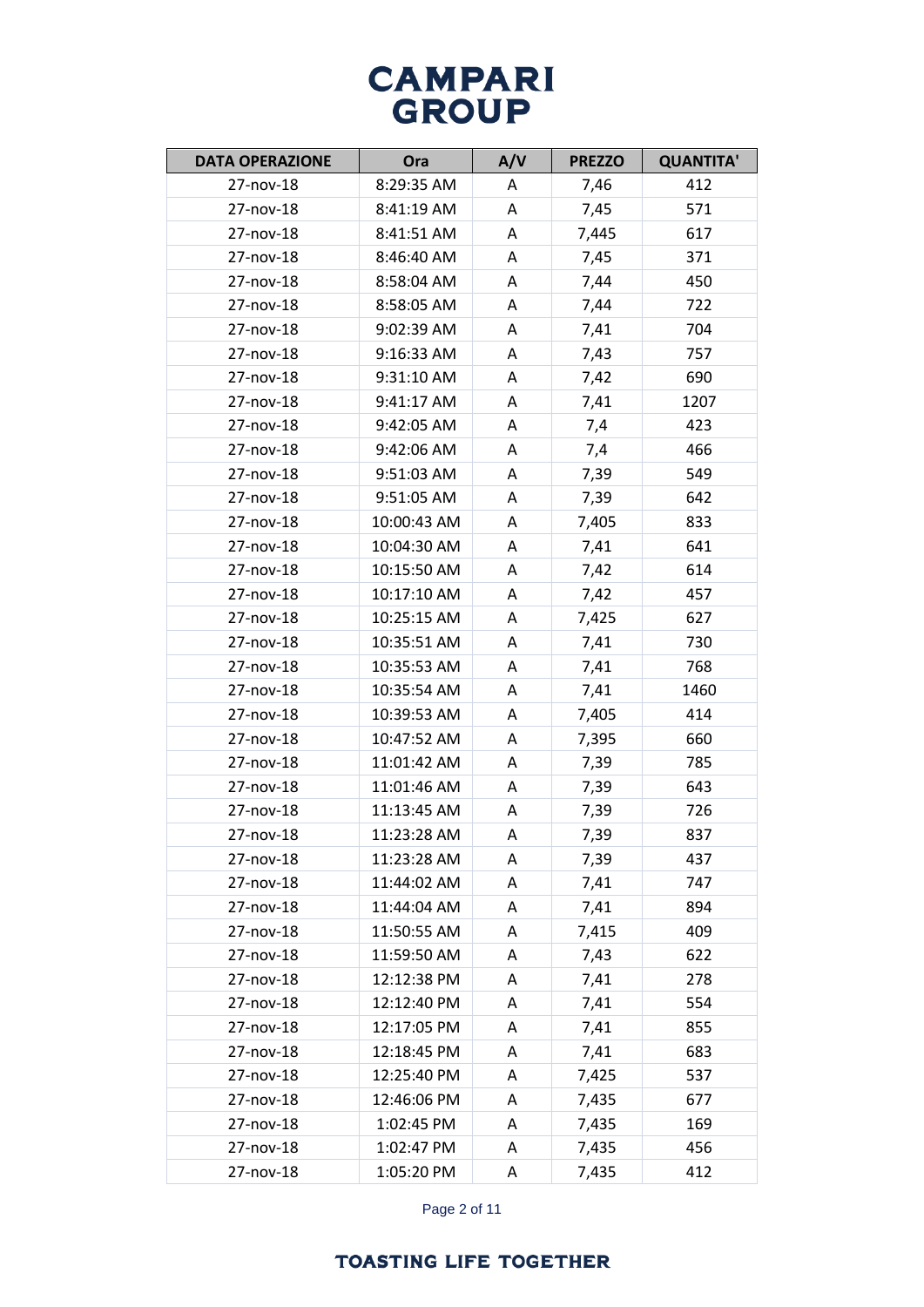| 27-nov-18 | 1:22:30 PM | A      | 7,415 | 621         |
|-----------|------------|--------|-------|-------------|
| 27-nov-18 | 1:30:02 PM | A      | 7,42  | 408         |
| 27-nov-18 | 1:42:32 PM | Α      | 7,415 | 93          |
| 27-nov-18 | 1:42:32 PM | А      | 7,415 | 97          |
| 27-nov-18 | 1:42:39 PM | A      | 7,415 | 425         |
| 27-nov-18 | 1:43:21 PM | A      | 7,41  | 817         |
| 27-nov-18 | 1:43:21 PM | A      | 7,41  | 828         |
| 27-nov-18 | 1:43:22 PM | A      | 7,41  | 287         |
| 27-nov-18 | 1:43:52 PM | A      | 7,415 | 81          |
| 27-nov-18 | 1:43:52 PM | A      | 7,41  | 1200        |
| 27-nov-18 | 1:44:31 PM | А      | 7,41  | 443         |
| 27-nov-18 | 1:51:40 PM | A      | 7,425 | 629         |
| 27-nov-18 | 1:54:07 PM | Α      | 7,425 | 461         |
| 27-nov-18 | 2:19:25 PM | A      | 7,445 | 570         |
| 27-nov-18 | 2:19:25 PM | A      | 7,445 | 76          |
| 27-nov-18 | 2:26:05 PM | A      | 7,45  | 477         |
| 27-nov-18 | 2:26:09 PM | A      | 7,45  | 777         |
| 27-nov-18 | 2:31:24 PM | Α      | 7,445 | 695         |
| 27-nov-18 | 2:41:09 PM | A      | 7,41  | 765         |
| 27-nov-18 | 2:41:09 PM |        |       |             |
| 27-nov-18 | 2:41:10 PM | Α<br>А | 7,41  | 120<br>1500 |
|           |            |        | 7,41  |             |
| 27-nov-18 | 2:41:11 PM | A      | 7,41  | 730         |
| 27-nov-18 | 2:42:32 PM | А      | 7,41  | 233         |
| 27-nov-18 | 2:42:33 PM | A      | 7,41  | 609         |
| 27-nov-18 | 2:46:41 PM | A      | 7,42  | 642         |
| 27-nov-18 | 2:47:18 PM | А      | 7,415 | 373         |
| 27-nov-18 | 2:56:16 PM | Α      | 7,41  | 670         |
| 27-nov-18 | 2:56:18 PM | A      | 7,41  | 888         |
| 27-nov-18 | 3:01:07 PM | Α      | 7,41  | 928         |
| 27-nov-18 | 3:06:21 PM | Α      | 7,415 | 774         |
| 27-nov-18 | 3:06:22 PM | Α      | 7,415 | 441         |
| 27-nov-18 | 3:15:41 PM | Α      | 7,435 | 431         |
| 27-nov-18 | 3:15:42 PM | А      | 7,435 | 660         |
| 27-nov-18 | 3:25:53 PM | Α      | 7,44  | 673         |
| 27-nov-18 | 3:33:58 PM | Α      | 7,425 | 211         |
| 27-nov-18 | 3:34:00 PM | A      | 7,425 | 425         |
| 27-nov-18 | 3:36:21 PM | Α      | 7,415 | 489         |
| 27-nov-18 | 3:38:28 PM | А      | 7,41  | 378         |
| 27-nov-18 | 3:38:28 PM | Α      | 7,41  | 731         |
| 27-nov-18 | 3:38:29 PM | А      | 7,41  | 431         |
| 27-nov-18 | 3:45:28 PM | A      | 7,42  | 906         |
| 27-nov-18 | 3:52:05 PM | Α      | 7,43  | 682         |
| 27-nov-18 | 3:52:32 PM | Α      | 7,43  | 525         |
| 27-nov-18 | 3:59:00 PM | A      | 7,425 | 721         |

Page 3 of 11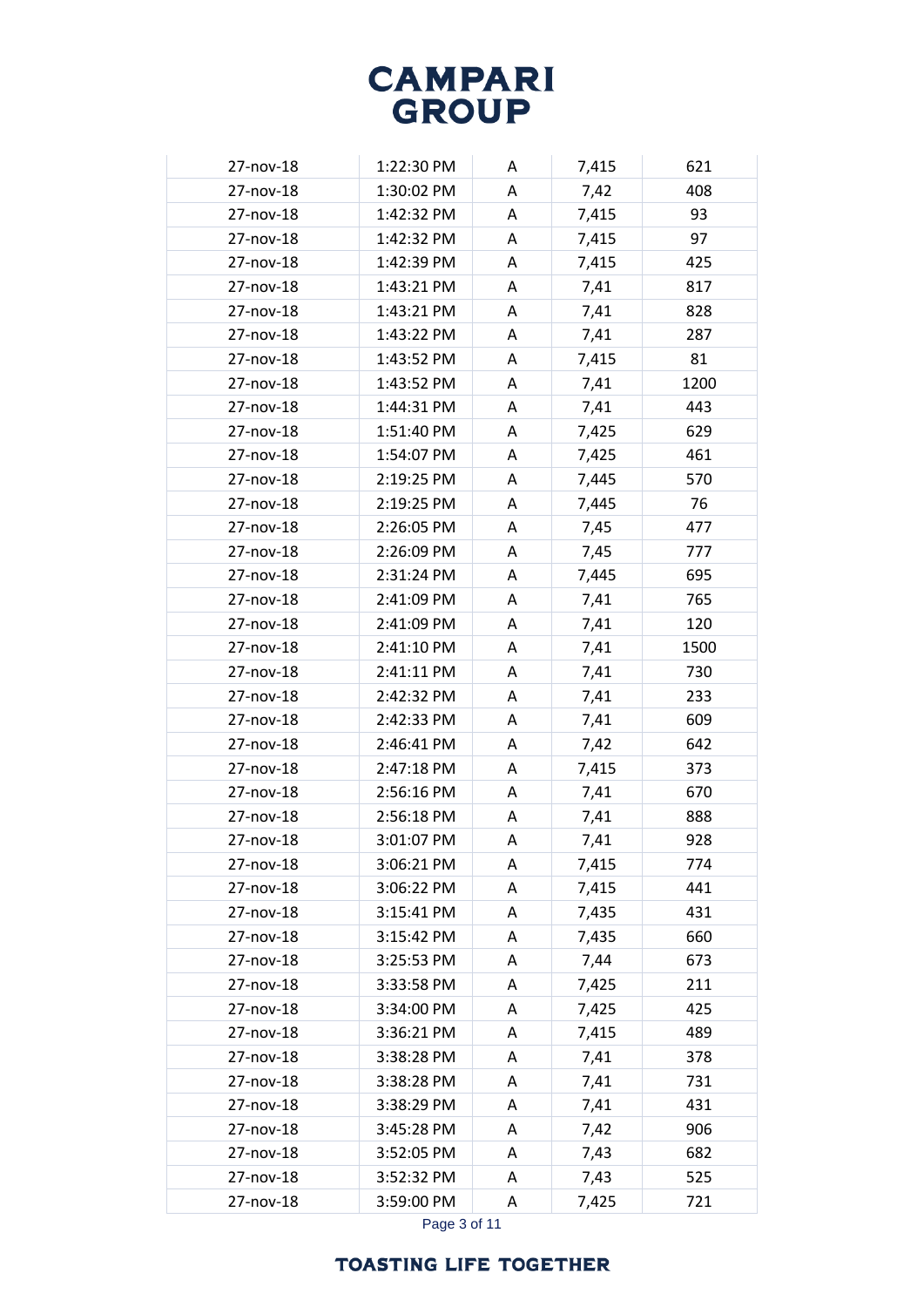| 27-nov-18 | 4:01:09 PM  | A | 7,41  | 239  |
|-----------|-------------|---|-------|------|
| 27-nov-18 | 4:01:10 PM  | A | 7,41  | 742  |
| 27-nov-18 | 4:01:11 PM  | A | 7,41  | 1241 |
| 27-nov-18 | 4:15:50 PM  | A | 7,425 | 585  |
| 27-nov-18 | 4:15:52 PM  | A | 7,425 | 785  |
| 27-nov-18 | 4:25:59 PM  | A | 7,42  | 629  |
| 27-nov-18 | 4:26:02 PM  | A | 7,42  | 359  |
| 27-nov-18 | 4:30:32 PM  | A | 7,425 | 270  |
| 27-nov-18 | 4:30:33 PM  | A | 7,425 | 283  |
| 28-nov-18 | 8:15:31 AM  | A | 7,42  | 708  |
| 28-nov-18 | 8:15:31 AM  | A | 7,42  | 245  |
| 28-nov-18 | 8:15:32 AM  | A | 7,42  | 212  |
| 28-nov-18 | 8:24:52 AM  | A | 7,43  | 460  |
| 28-nov-18 | 8:24:58 AM  | A | 7,43  | 288  |
| 28-nov-18 | 8:43:06 AM  | A | 7,41  | 991  |
| 28-nov-18 | 8:45:59 AM  | A | 7,395 | 559  |
| 28-nov-18 | 8:46:01 AM  | A | 7,4   | 645  |
| 28-nov-18 | 8:52:35 AM  | A | 7,38  | 675  |
| 28-nov-18 | 9:07:05 AM  | A | 7,405 | 570  |
| 28-nov-18 | 9:07:05 AM  | A | 7,405 | 1089 |
| 28-nov-18 | 9:07:06 AM  | A | 7,405 | 22   |
| 28-nov-18 | 9:13:36 AM  | A | 7,36  | 246  |
| 28-nov-18 | 9:13:37 AM  | A | 7,36  | 295  |
| 28-nov-18 | 9:16:38 AM  | A | 7,375 | 747  |
| 28-nov-18 | 9:16:38 AM  | A | 7,375 | 844  |
| 28-nov-18 | 9:19:33 AM  | A | 7,36  | 269  |
| 28-nov-18 | 9:19:34 AM  | A | 7,36  | 858  |
| 28-nov-18 | 9:19:34 AM  | A | 7,36  | 197  |
| 28-nov-18 | 9:28:18 AM  | А | 7,355 | 832  |
| 28-nov-18 | 9:28:18 AM  | Α | 7,355 | 755  |
| 28-nov-18 | 9:31:11 AM  | Α | 7,345 | 767  |
| 28-nov-18 | 9:44:06 AM  | Α | 7,355 | 553  |
| 28-nov-18 | 9:45:02 AM  | Α | 7,355 | 665  |
| 28-nov-18 | 9:49:33 AM  | Α | 7,355 | 712  |
| 28-nov-18 | 9:49:34 AM  | Α | 7,355 | 880  |
| 28-nov-18 | 9:55:15 AM  | A | 7,37  | 729  |
| 28-nov-18 | 9:59:49 AM  | Α | 7,365 | 459  |
| 28-nov-18 | 9:59:50 AM  | Α | 7,365 | 539  |
| 28-nov-18 | 9:59:52 AM  | A | 7,365 | 204  |
| 28-nov-18 | 10:06:42 AM | Α | 7,36  | 1022 |
| 28-nov-18 | 10:11:31 AM | Α | 7,38  | 749  |
| 28-nov-18 | 10:13:18 AM | Α | 7,365 | 775  |
| 28-nov-18 | 10:20:47 AM | A | 7,365 | 471  |
| 28-nov-18 | 10:25:47 AM | Α | 7,36  | 1010 |
|           |             |   |       |      |

Page 4 of 11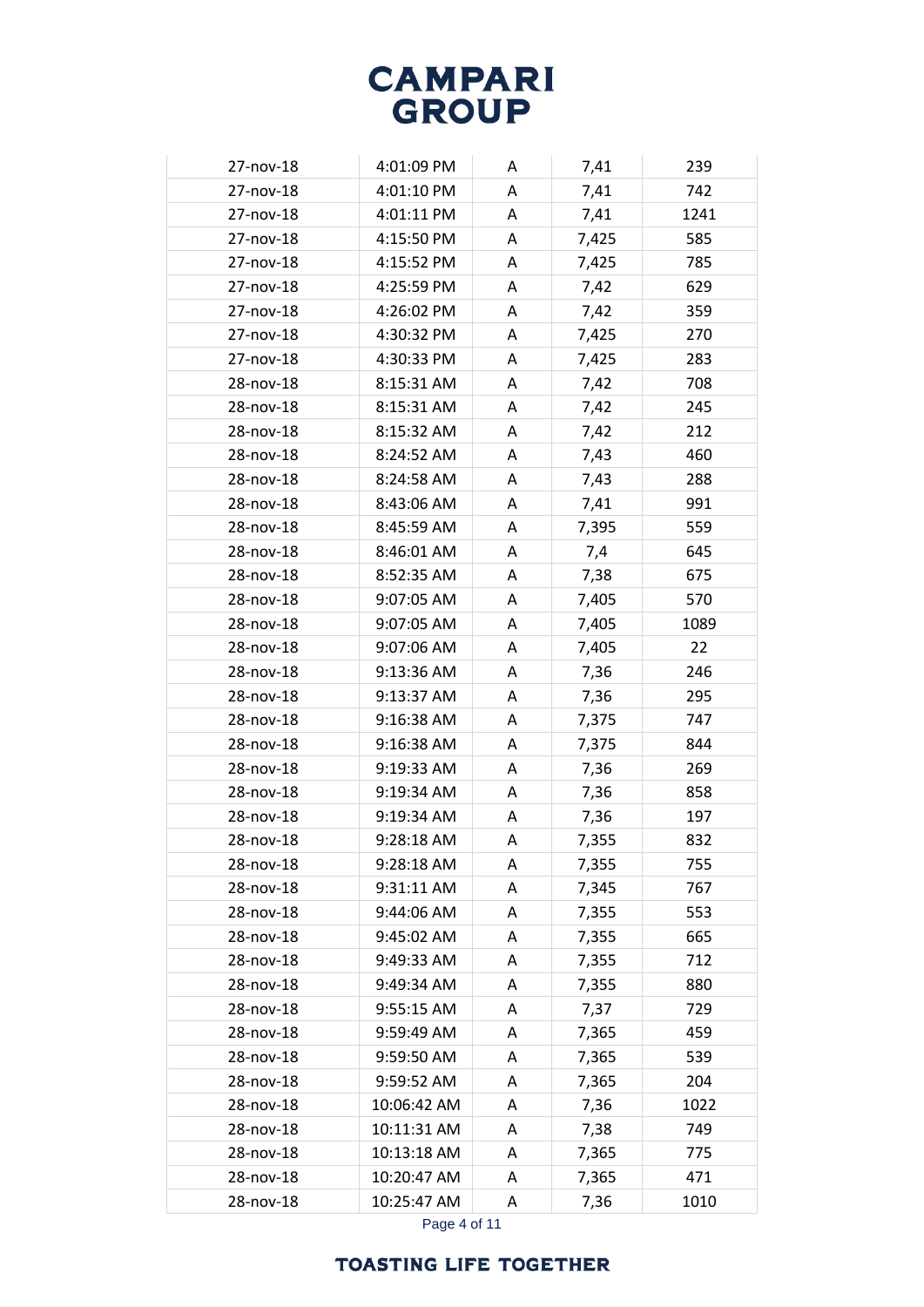| 28-nov-18 | 10:33:36 AM | A | 7,37  | 894  |
|-----------|-------------|---|-------|------|
| 28-nov-18 | 10:33:37 AM | A | 7,37  | 39   |
| 28-nov-18 | 10:33:37 AM | A | 7,365 | 678  |
| 28-nov-18 | 10:46:07 AM | A | 7,375 | 491  |
| 28-nov-18 | 10:48:02 AM | Α | 7,375 | 753  |
| 28-nov-18 | 10:53:03 AM | Α | 7,38  | 689  |
| 28-nov-18 | 11:07:48 AM |   |       | 761  |
| 28-nov-18 | 11:12:21 AM | Α | 7,365 |      |
|           |             | A | 7,365 | 437  |
| 28-nov-18 | 11:12:43 AM | A | 7,36  | 221  |
| 28-nov-18 | 11:12:44 AM | A | 7,36  | 1746 |
| 28-nov-18 | 11:12:44 AM | A | 7,36  | 913  |
| 28-nov-18 | 11:15:52 AM | Α | 7,37  | 912  |
| 28-nov-18 | 11:24:56 AM | A | 7,36  | 481  |
| 28-nov-18 | 11:24:57 AM | A | 7,36  | 674  |
| 28-nov-18 | 11:24:57 AM | A | 7,36  | 922  |
| 28-nov-18 | 11:37:55 AM | Α | 7,365 | 715  |
| 28-nov-18 | 11:39:38 AM | Α | 7,36  | 744  |
| 28-nov-18 | 11:49:57 AM | Α | 7,35  | 715  |
| 28-nov-18 | 11:49:58 AM | A | 7,35  | 487  |
| 28-nov-18 | 11:49:58 AM | A | 7,35  | 955  |
| 28-nov-18 | 11:59:51 AM | А | 7,345 | 819  |
| 28-nov-18 | 12:12:21 PM | A | 7,345 | 764  |
| 28-nov-18 | 12:12:42 PM | А | 7,345 | 461  |
| 28-nov-18 | 12:12:44 PM | Α | 7,345 | 693  |
| 28-nov-18 | 12:25:39 PM | A | 7,355 | 567  |
| 28-nov-18 | 12:25:40 PM | A | 7,355 | 890  |
| 28-nov-18 | 12:25:41 PM | A | 7,355 | 1036 |
| 28-nov-18 | 12:40:15 PM | A | 7,355 | 824  |
| 28-nov-18 | 12:46:04 PM | Α | 7,35  | 818  |
| 28-nov-18 | 12:46:05 PM | Α | 7,35  | 798  |
| 28-nov-18 | 12:54:40 PM | Α | 7,345 | 539  |
| 28-nov-18 | 1:02:13 PM  | Α | 7,34  | 708  |
| 28-nov-18 | 1:03:16 PM  | А | 7,34  | 942  |
| 28-nov-18 | 1:06:18 PM  | Α | 7,34  | 452  |
| 28-nov-18 | 1:06:19 PM  | Α | 7,34  | 249  |
| 28-nov-18 | 1:36:22 PM  | A | 7,36  | 1032 |
| 28-nov-18 | 1:36:22 PM  | Α | 7,36  | 681  |
| 28-nov-18 | 1:36:22 PM  | А | 7,36  | 897  |
| 28-nov-18 | 1:36:23 PM  | A | 7,36  | 444  |
| 28-nov-18 | 1:43:24 PM  | А | 7,375 | 816  |
| 28-nov-18 | 1:43:24 PM  | Α | 7,375 | 460  |
| 28-nov-18 | 1:54:28 PM  | Α | 7,38  | 713  |
| 28-nov-18 | 1:54:30 PM  | Α | 7,38  | 866  |
| 28-nov-18 | 2:01:05 PM  |   |       |      |
|           |             | A | 7,385 | 518  |

Page 5 of 11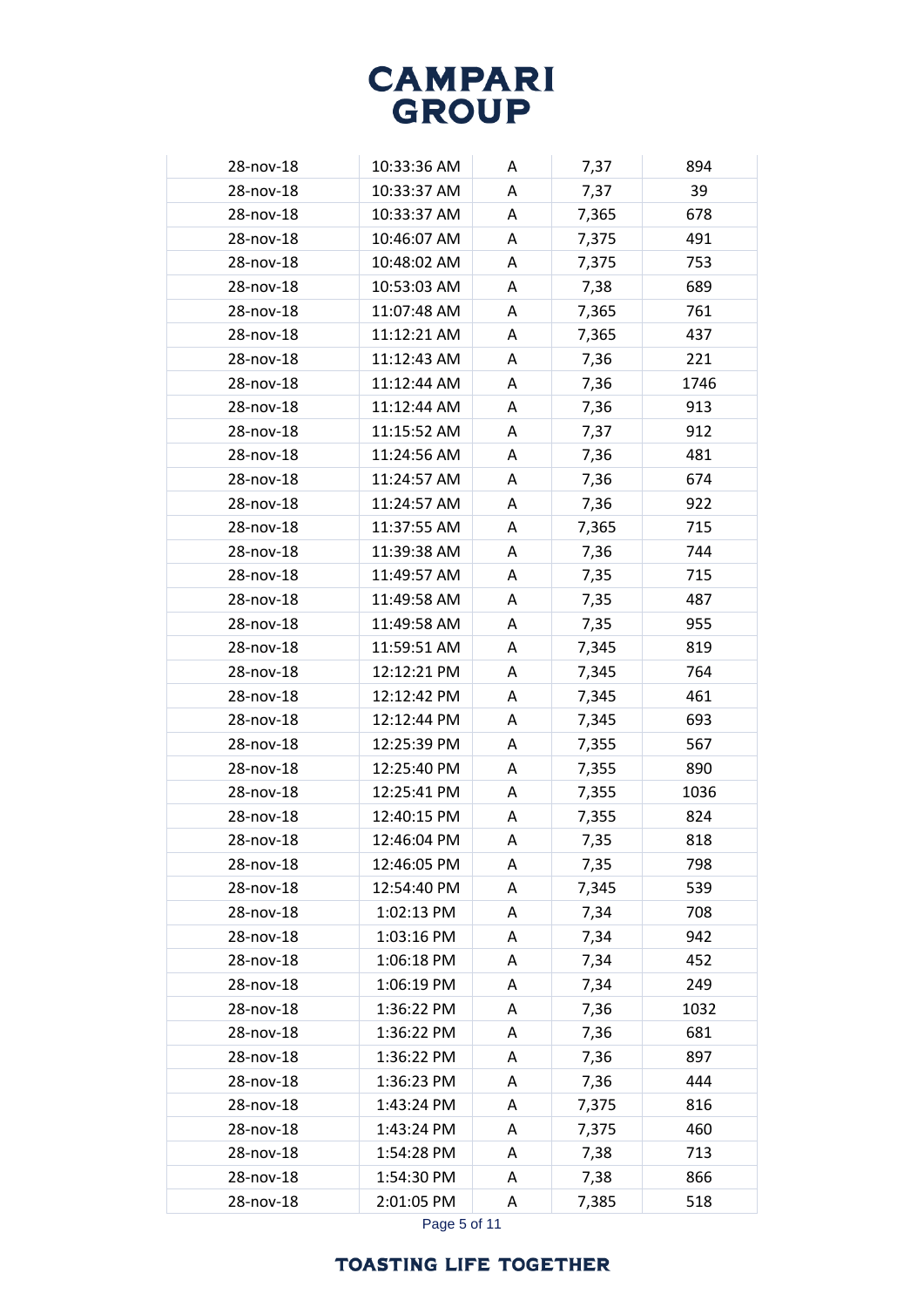| 28-nov-18 | 2:06:03 PM | A | 7,39  | 200  |
|-----------|------------|---|-------|------|
| 28-nov-18 | 2:06:03 PM | A | 7,39  | 669  |
| 28-nov-18 | 2:09:22 PM | Α | 7,39  | 759  |
| 28-nov-18 | 2:23:26 PM | A | 7,38  | 750  |
| 28-nov-18 | 2:23:27 PM | A | 7,38  | 509  |
| 28-nov-18 | 2:24:37 PM | A | 7,36  | 816  |
| 28-nov-18 | 2:24:37 PM | A | 7,365 | 842  |
| 28-nov-18 | 2:24:38 PM | A | 7,36  | 948  |
| 28-nov-18 | 2:32:46 PM | A | 7,37  | 451  |
| 28-nov-18 | 2:39:23 PM | A | 7,375 | 609  |
| 28-nov-18 | 2:39:23 PM | A | 7,375 | 766  |
| 28-nov-18 | 2:39:23 PM | A | 7,375 | 739  |
| 28-nov-18 | 2:47:25 PM | A | 7,385 | 666  |
| 28-nov-18 | 2:48:57 PM | A | 7,385 | 739  |
| 28-nov-18 | 2:53:36 PM | A | 7,385 | 461  |
| 28-nov-18 | 2:55:01 PM | A | 7,375 | 811  |
| 28-nov-18 | 2:55:01 PM | A | 7,38  | 781  |
| 28-nov-18 | 3:00:49 PM | A | 7,36  | 700  |
| 28-nov-18 | 3:01:13 PM | A | 7,36  | 1990 |
| 28-nov-18 | 3:03:35 PM | Α | 7,36  | 634  |
| 28-nov-18 | 3:03:38 PM | A | 7,36  | 66   |
| 28-nov-18 | 3:06:01 PM | A | 7,37  | 564  |
| 28-nov-18 | 3:06:01 PM | A | 7,37  | 685  |
| 28-nov-18 | 3:07:47 PM | A | 7,36  | 429  |
| 28-nov-18 | 3:10:39 PM | A | 7,37  | 736  |
| 28-nov-18 | 3:13:22 PM | A | 7,365 | 686  |
| 28-nov-18 | 3:15:04 PM | A | 7,36  | 300  |
| 28-nov-18 | 3:16:22 PM | A | 7,36  | 700  |
| 28-nov-18 | 3:16:23 PM | Α | 7,36  | 1756 |
| 28-nov-18 | 3:16:25 PM | A | 7,36  | 1042 |
| 28-nov-18 | 3:18:58 PM | Α | 7,36  | 508  |
| 28-nov-18 | 3:20:00 PM | A | 7,355 | 672  |
| 28-nov-18 | 3:25:12 PM | А | 7,355 | 700  |
| 28-nov-18 | 3:27:13 PM | A | 7,36  | 877  |
| 28-nov-18 | 3:32:12 PM | А | 7,355 | 507  |
| 28-nov-18 | 3:32:13 PM | Α | 7,355 | 195  |
| 28-nov-18 | 3:36:53 PM | Α | 7,355 | 700  |
| 28-nov-18 | 3:39:03 PM | А | 7,355 | 767  |
| 28-nov-18 | 3:41:13 PM | A | 7,35  | 958  |
| 28-nov-18 | 3:41:13 PM | Α | 7,35  | 1104 |
| 28-nov-18 | 3:44:19 PM | Α | 7,35  | 570  |
| 28-nov-18 | 3:44:20 PM | Α | 7,35  | 1072 |
| 28-nov-18 | 3:44:20 PM | Α | 7,35  | 983  |
| 28-nov-18 | 3:48:14 PM | A | 7,345 | 41   |

Page 6 of 11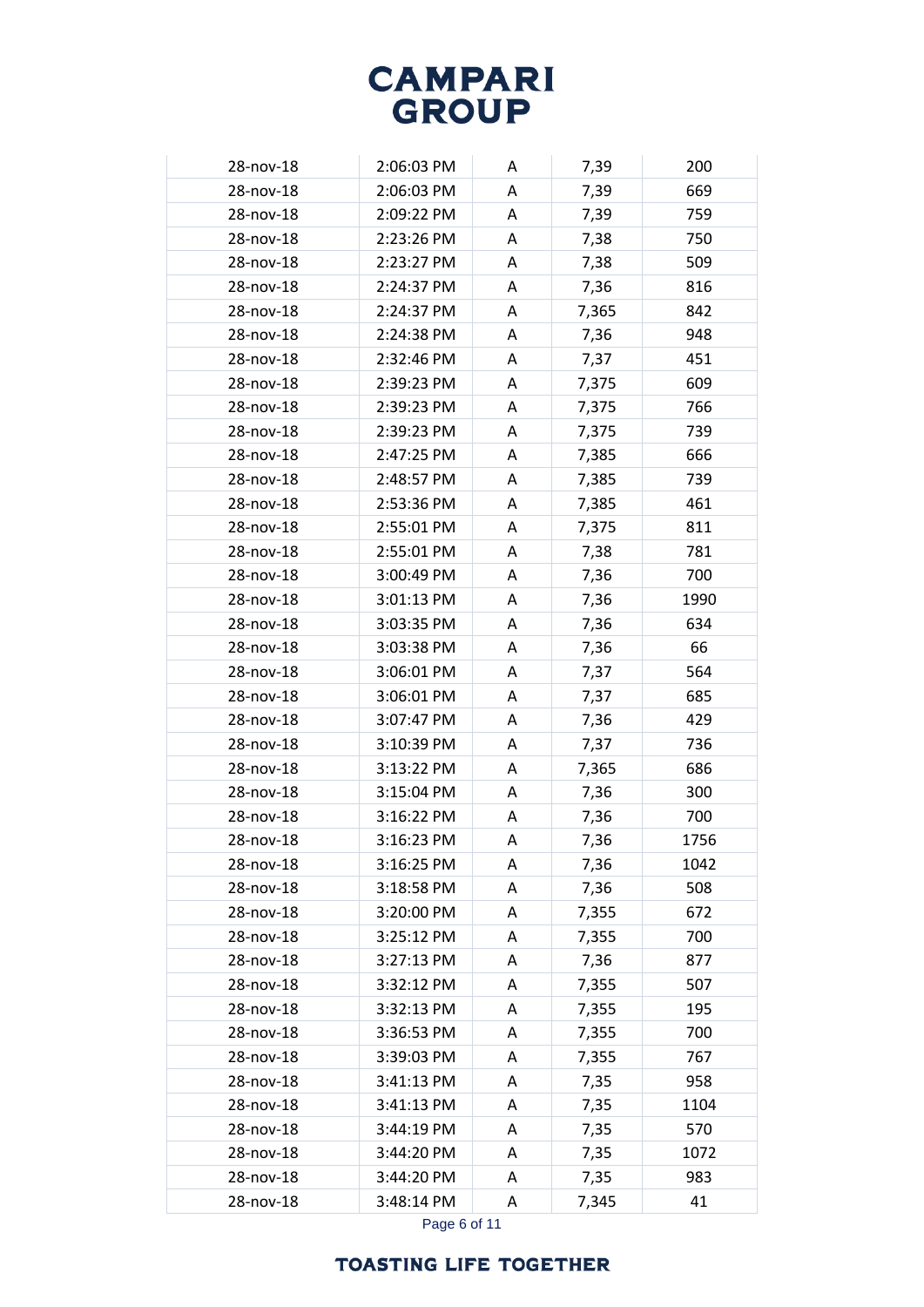| 28-nov-18 | 3:50:08 PM  | A | 7,345 | 130  |
|-----------|-------------|---|-------|------|
| 28-nov-18 | 3:54:33 PM  | A | 7,355 | 956  |
| 28-nov-18 | 3:54:35 PM  | A | 7,355 | 868  |
| 28-nov-18 | 3:54:36 PM  | A | 7,355 | 735  |
| 28-nov-18 | 3:56:40 PM  | A | 7,355 | 471  |
| 28-nov-18 | 4:02:12 PM  | A | 7,35  | 438  |
| 28-nov-18 | 4:02:12 PM  | A | 7,35  | 901  |
| 28-nov-18 | 4:02:14 PM  | A | 7,35  | 825  |
| 28-nov-18 | 4:09:21 PM  | A | 7,355 | 39   |
| 28-nov-18 | 4:09:21 PM  | A | 7,355 | 1093 |
| 28-nov-18 | 4:09:21 PM  | Α | 7,355 | 942  |
| 28-nov-18 | 4:12:31 PM  | A | 7,35  | 737  |
| 28-nov-18 | 4:17:53 PM  | A | 7,35  | 1084 |
| 28-nov-18 | 4:21:30 PM  | A | 7,35  | 1039 |
| 28-nov-18 | 4:21:31 PM  | A | 7,35  | 1301 |
| 28-nov-18 | 4:24:42 PM  | A | 7,35  | 414  |
| 28-nov-18 | 4:26:30 PM  | Α | 7,345 | 764  |
| 28-nov-18 | 4:26:30 PM  | A | 7,345 | 544  |
| 28-nov-18 | 4:26:32 PM  | A | 7,345 | 479  |
| 28-nov-18 | 4:29:33 PM  | A | 7,345 | 546  |
| 29-nov-18 | 8:26:17 AM  | A | 7,39  | 602  |
| 29-nov-18 | 8:46:48 AM  | A | 7,38  | 650  |
| 29-nov-18 | 8:51:58 AM  | A | 7,38  | 625  |
| 29-nov-18 | 9:11:46 AM  | Α | 7,375 | 623  |
| 29-nov-18 | 9:26:08 AM  | A | 7,37  | 624  |
| 29-nov-18 | 9:38:49 AM  | A | 7,35  | 557  |
| 29-nov-18 | 9:38:50 AM  | A | 7,35  | 789  |
| 29-nov-18 | 9:49:06 AM  | A | 7,34  | 766  |
| 29-nov-18 | 9:59:37 AM  | Α | 7,335 | 630  |
| 29-nov-18 | 10:08:58 AM | A | 7,325 | 173  |
| 29-nov-18 | 10:08:58 AM | Α | 7,325 | 425  |
| 29-nov-18 | 10:08:58 AM | A | 7,325 | 187  |
| 29-nov-18 | 10:15:04 AM | Α | 7,34  | 556  |
| 29-nov-18 | 10:22:18 AM | A | 7,34  | 332  |
| 29-nov-18 | 10:22:18 AM | Α | 7,34  | 518  |
| 29-nov-18 | 10:31:05 AM | A | 7,355 | 538  |
| 29-nov-18 | 10:39:44 AM | Α | 7,355 | 583  |
| 29-nov-18 | 10:40:38 AM | Α | 7,35  | 781  |
| 29-nov-18 | 11:06:05 AM | A | 7,375 | 271  |
| 29-nov-18 | 11:06:08 AM | Α | 7,375 | 260  |
| 29-nov-18 | 11:19:53 AM | A | 7,355 | 558  |
| 29-nov-18 | 11:29:16 AM | Α | 7,35  | 1590 |
| 29-nov-18 | 11:29:18 AM | Α | 7,35  | 562  |
| 29-nov-18 | 11:29:18 AM | A | 7,35  | 233  |
|           |             |   |       |      |

Page 7 of 11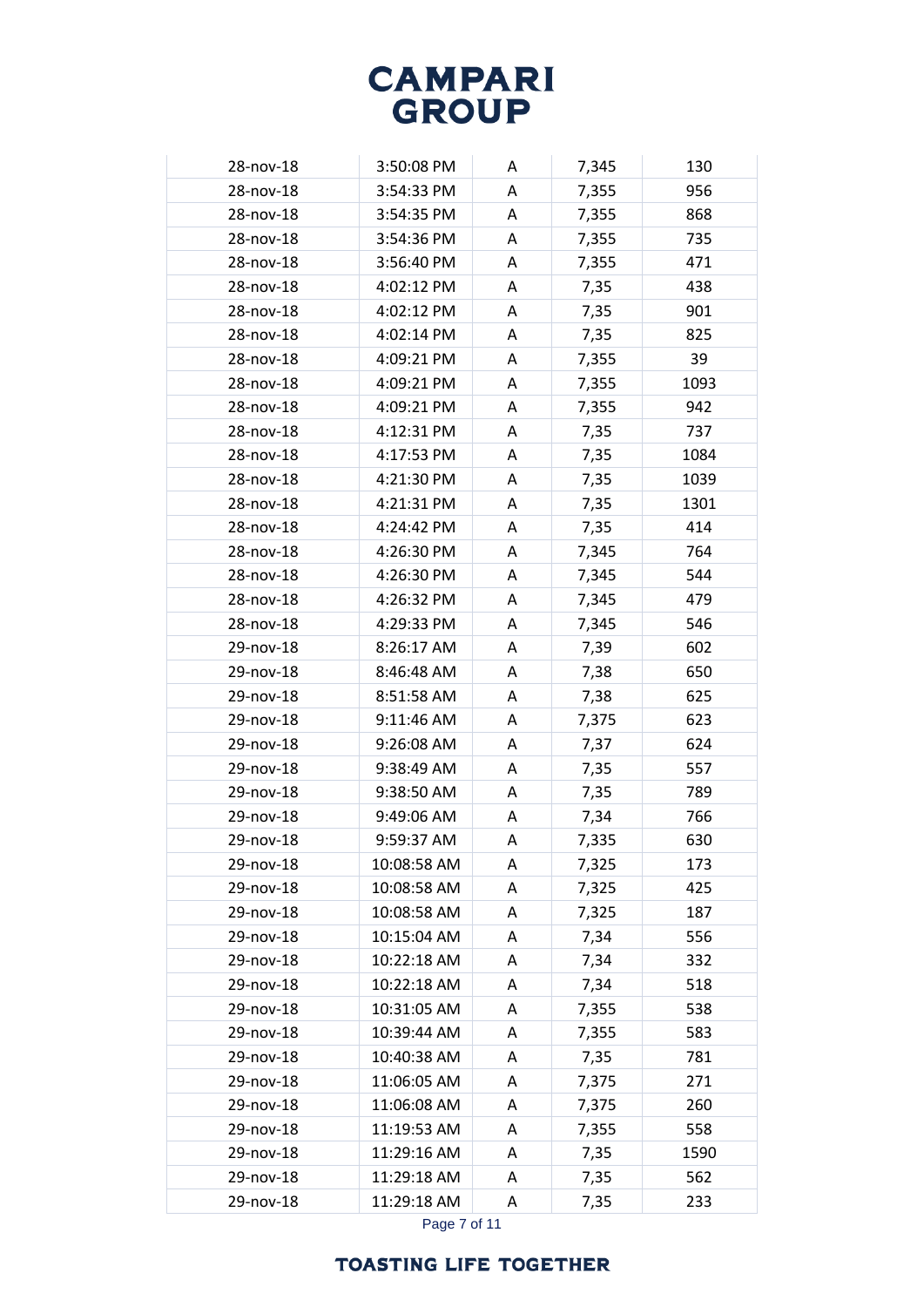| 29-nov-18 | 11:37:22 AM | A | 7,33  | 569  |
|-----------|-------------|---|-------|------|
| 29-nov-18 | 11:42:23 AM | A | 7,315 | 878  |
| 29-nov-18 | 11:47:56 AM | A | 7,31  | 108  |
| 29-nov-18 | 11:47:57 AM | А | 7,31  | 1133 |
| 29-nov-18 | 11:49:32 AM | A | 7,305 | 877  |
| 29-nov-18 | 11:49:33 AM | Α | 7,305 | 282  |
| 29-nov-18 | 11:56:59 AM | A | 7,3   | 572  |
| 29-nov-18 | 12:01:29 PM | A | 7,29  | 775  |
| 29-nov-18 | 12:03:54 PM | A | 7,28  | 869  |
| 29-nov-18 | 12:07:12 PM | A | 7,27  | 20   |
| 29-nov-18 | 12:07:12 PM | А | 7,27  | 878  |
| 29-nov-18 | 12:14:35 PM | А | 7,29  | 153  |
| 29-nov-18 | 12:14:36 PM | A | 7,29  | 587  |
| 29-nov-18 | 12:14:38 PM | A | 7,29  | 558  |
| 29-nov-18 | 12:19:39 PM | A | 7,285 | 940  |
| 29-nov-18 | 12:29:42 PM | A | 7,28  | 1079 |
| 29-nov-18 | 12:38:49 PM | A | 7,305 | 536  |
| 29-nov-18 | 12:38:50 PM | Α | 7,305 | 812  |
| 29-nov-18 | 12:38:50 PM | A | 7,305 | 903  |
| 29-nov-18 | 12:44:36 PM | A | 7,31  | 1025 |
| 29-nov-18 | 12:45:24 PM | А | 7,305 | 719  |
| 29-nov-18 | 12:50:18 PM | A | 7,305 | 552  |
| 29-nov-18 | 1:00:17 PM  | А | 7,3   | 885  |
| 29-nov-18 | 1:00:17 PM  | A | 7,3   | 143  |
| 29-nov-18 | 1:00:20 PM  | A | 7,3   | 891  |
| 29-nov-18 | 1:04:28 PM  | A | 7,28  | 941  |
| 29-nov-18 | 1:07:55 PM  | A | 7,28  | 1369 |
| 29-nov-18 | 1:12:42 PM  | А | 7,27  | 12   |
| 29-nov-18 | 1:16:58 PM  | Α | 7,265 | 42   |
| 29-nov-18 | 1:17:37 PM  | Α | 7,265 | 877  |
| 29-nov-18 | 1:18:33 PM  | Α | 7,265 | 1035 |
| 29-nov-18 | 1:18:35 PM  | Α | 7,265 | 660  |
| 29-nov-18 | 1:25:55 PM  | А | 7,265 | 122  |
| 29-nov-18 | 1:26:11 PM  | Α | 7,265 | 500  |
| 29-nov-18 | 1:31:35 PM  | Α | 7,275 | 1019 |
| 29-nov-18 | 1:31:36 PM  | A | 7,275 | 876  |
| 29-nov-18 | 1:35:13 PM  | Α | 7,275 | 367  |
| 29-nov-18 | 1:35:13 PM  | А | 7,275 | 976  |
| 29-nov-18 | 1:35:15 PM  | Α | 7,275 | 275  |
| 29-nov-18 | 1:35:15 PM  | А | 7,275 | 292  |
| 29-nov-18 | 1:38:07 PM  | A | 7,275 | 966  |
| 29-nov-18 | 1:45:43 PM  | Α | 7,275 | 732  |
| 29-nov-18 | 1:47:14 PM  | Α | 7,275 | 850  |
| 29-nov-18 | 1:48:21 PM  | A | 7,275 | 160  |

Page 8 of 11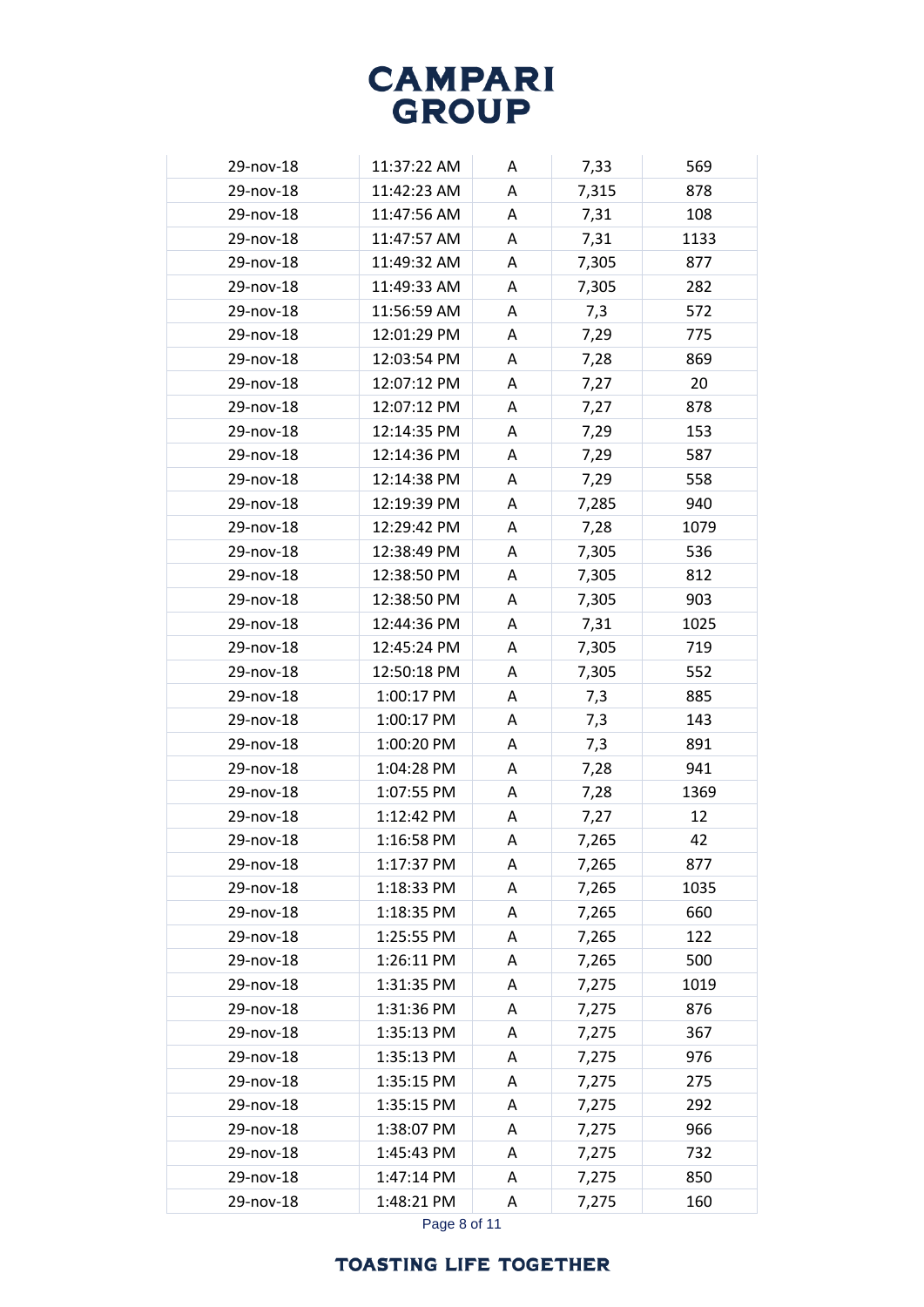| 29-nov-18 | 1:48:43 PM | A | 7,27  | 876  |
|-----------|------------|---|-------|------|
| 29-nov-18 | 1:49:09 PM | A | 7,275 | 568  |
| 29-nov-18 | 1:57:07 PM | A | 7,285 | 126  |
| 29-nov-18 | 1:57:10 PM | A | 7,285 | 756  |
| 29-nov-18 | 1:57:11 PM | A | 7,285 | 779  |
| 29-nov-18 | 1:57:13 PM | A | 7,285 | 121  |
| 29-nov-18 | 2:10:10 PM | A | 7,315 | 666  |
| 29-nov-18 | 2:10:10 PM | A | 7,315 | 829  |
| 29-nov-18 | 2:14:26 PM | A | 7,31  | 964  |
| 29-nov-18 | 2:15:36 PM | A | 7,305 | 928  |
| 29-nov-18 | 2:21:18 PM | А | 7,305 | 374  |
| 29-nov-18 | 2:21:18 PM | A | 7,305 | 467  |
| 29-nov-18 | 2:28:31 PM | A | 7,315 | 771  |
| 29-nov-18 | 2:31:05 PM | A | 7,31  | 1054 |
| 29-nov-18 | 2:35:08 PM | A | 7,315 | 772  |
| 29-nov-18 | 2:35:22 PM | A | 7,31  | 1100 |
| 29-nov-18 | 2:37:11 PM | A | 7,31  | 647  |
| 29-nov-18 | 2:40:21 PM | A | 7,32  | 425  |
| 29-nov-18 | 2:40:23 PM | A | 7,32  | 166  |
| 29-nov-18 | 2:40:23 PM | Α | 7,32  | 138  |
| 29-nov-18 | 2:49:51 PM | A | 7,32  | 855  |
| 29-nov-18 | 2:49:52 PM | A | 7,32  | 653  |
| 29-nov-18 | 2:59:23 PM | A | 7,335 | 696  |
| 29-nov-18 | 2:59:27 PM | A | 7,335 | 848  |
| 29-nov-18 | 3:07:03 PM | A | 7,345 | 562  |
| 29-nov-18 | 3:07:04 PM | A | 7,345 | 163  |
| 29-nov-18 | 3:12:06 PM | A | 7,36  | 87   |
| 29-nov-18 | 3:12:12 PM | A | 7,36  | 566  |
| 29-nov-18 | 3:18:22 PM | Α | 7,35  | 755  |
| 29-nov-18 | 3:21:12 PM | Α | 7,345 | 631  |
| 29-nov-18 | 3:24:44 PM | Α | 7,345 | 987  |
| 29-nov-18 | 3:31:09 PM | Α | 7,355 | 662  |
| 29-nov-18 | 3:31:09 PM | Α | 7,35  | 811  |
| 29-nov-18 | 3:40:01 PM | Α | 7,35  | 738  |
| 29-nov-18 | 3:41:44 PM | Α | 7,34  | 262  |
| 29-nov-18 | 3:41:44 PM | Α | 7,34  | 423  |
| 29-nov-18 | 3:48:07 PM | Α | 7,335 | 910  |
| 29-nov-18 | 3:52:22 PM | Α | 7,335 | 425  |
| 29-nov-18 | 3:52:23 PM | Α | 7,335 | 159  |
| 29-nov-18 | 3:52:23 PM | Α | 7,335 | 78   |
| 29-nov-18 | 3:59:09 PM | Α | 7,335 | 905  |
| 29-nov-18 | 4:01:32 PM | Α | 7,335 | 610  |
| 29-nov-18 | 4:05:02 PM | Α | 7,34  | 425  |
| 29-nov-18 | 4:05:03 PM | Α | 7,34  | 82   |

Page 9 of 11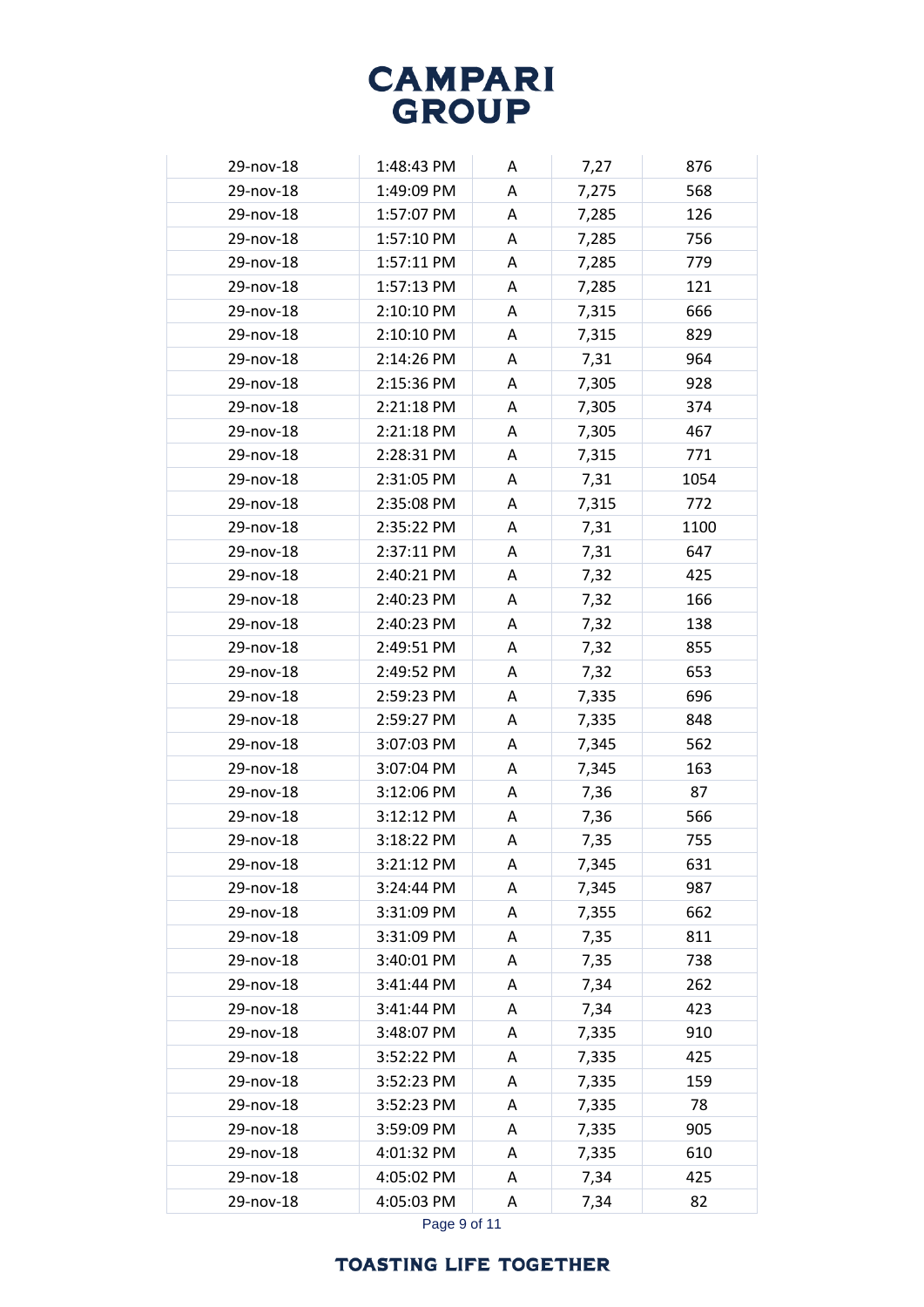| 29-nov-18 | 4:09:32 PM  | A | 7,33  | 91   |
|-----------|-------------|---|-------|------|
| 29-nov-18 | 4:13:22 PM  | A | 7,325 | 671  |
| 29-nov-18 | 4:15:41 PM  | Α | 7,33  | 174  |
| 29-nov-18 | 4:16:10 PM  | A | 7,33  | 681  |
| 29-nov-18 | 4:22:28 PM  | A | 7,325 | 653  |
| 29-nov-18 | 4:22:28 PM  | Α | 7,325 | 149  |
| 29-nov-18 | 4:22:29 PM  | A | 7,325 | 960  |
| 29-nov-18 | 4:26:18 PM  | A | 7,325 | 642  |
| 29-nov-18 | 4:29:59 PM  | A | 7,33  | 642  |
| 29-nov-18 | 4:30:02 PM  | A | 7,33  | 66   |
| 29-nov-18 | 4:30:14 PM  | A | 7,33  | 485  |
| 30-nov-18 | 8:26:38 AM  | A | 7,325 | 433  |
| 30-nov-18 | 8:36:13 AM  | A | 7,345 | 402  |
| 30-nov-18 | 8:57:44 AM  | A | 7,32  | 365  |
| 30-nov-18 | 8:57:44 AM  | A | 7,32  | 578  |
| 30-nov-18 | 8:58:09 AM  | A | 7,32  | 757  |
| 30-nov-18 | 9:00:06 AM  | A | 7,32  | 1179 |
| 30-nov-18 | 9:02:46 AM  | A | 7,33  | 555  |
| 30-nov-18 | 9:20:54 AM  | A | 7,33  | 451  |
| 30-nov-18 | 9:40:19 AM  | Α | 7,34  | 460  |
| 30-nov-18 | 9:40:19 AM  | A | 7,34  | 207  |
| 30-nov-18 | 9:57:41 AM  | A | 7,345 | 519  |
| 30-nov-18 | 10:41:34 AM | A | 7,35  | 1117 |
| 30-nov-18 | 10:41:35 AM | A | 7,35  | 622  |
| 30-nov-18 | 10:58:19 AM | A | 7,325 | 584  |
| 30-nov-18 | 11:05:15 AM | A | 7,32  | 920  |
| 30-nov-18 | 11:05:16 AM | A | 7,315 | 979  |
| 30-nov-18 | 11:07:54 AM | A | 7,32  | 1222 |
| 30-nov-18 | 11:16:50 AM | Α | 7,315 | 916  |
| 30-nov-18 | 11:19:57 AM | A | 7,32  | 1267 |
| 30-nov-18 | 11:42:02 AM | Α | 7,345 | 711  |
| 30-nov-18 | 12:03:31 PM | Α | 7,35  | 35   |
| 30-nov-18 | 12:10:09 PM | Α | 7,35  | 492  |
| 30-nov-18 | 12:34:47 PM | Α | 7,35  | 580  |
| 30-nov-18 | 12:47:24 PM | Α | 7,345 | 44   |
| 30-nov-18 | 12:47:26 PM | Α | 7,345 | 407  |
| 30-nov-18 | 1:06:56 PM  | Α | 7,345 | 451  |
| 30-nov-18 | 1:19:38 PM  | Α | 7,32  | 883  |
| 30-nov-18 | 1:40:07 PM  | Α | 7,35  | 354  |
| 30-nov-18 | 1:40:08 PM  | Α | 7,35  | 124  |
| 30-nov-18 | 2:42:10 PM  | Α | 7,35  | 713  |
| 30-nov-18 | 2:42:10 PM  | Α | 7,35  | 696  |
| 30-nov-18 | 2:42:12 PM  | Α | 7,35  | 916  |
| 30-nov-18 | 2:55:03 PM  | Α | 7,345 | 514  |

Page 10 of 11